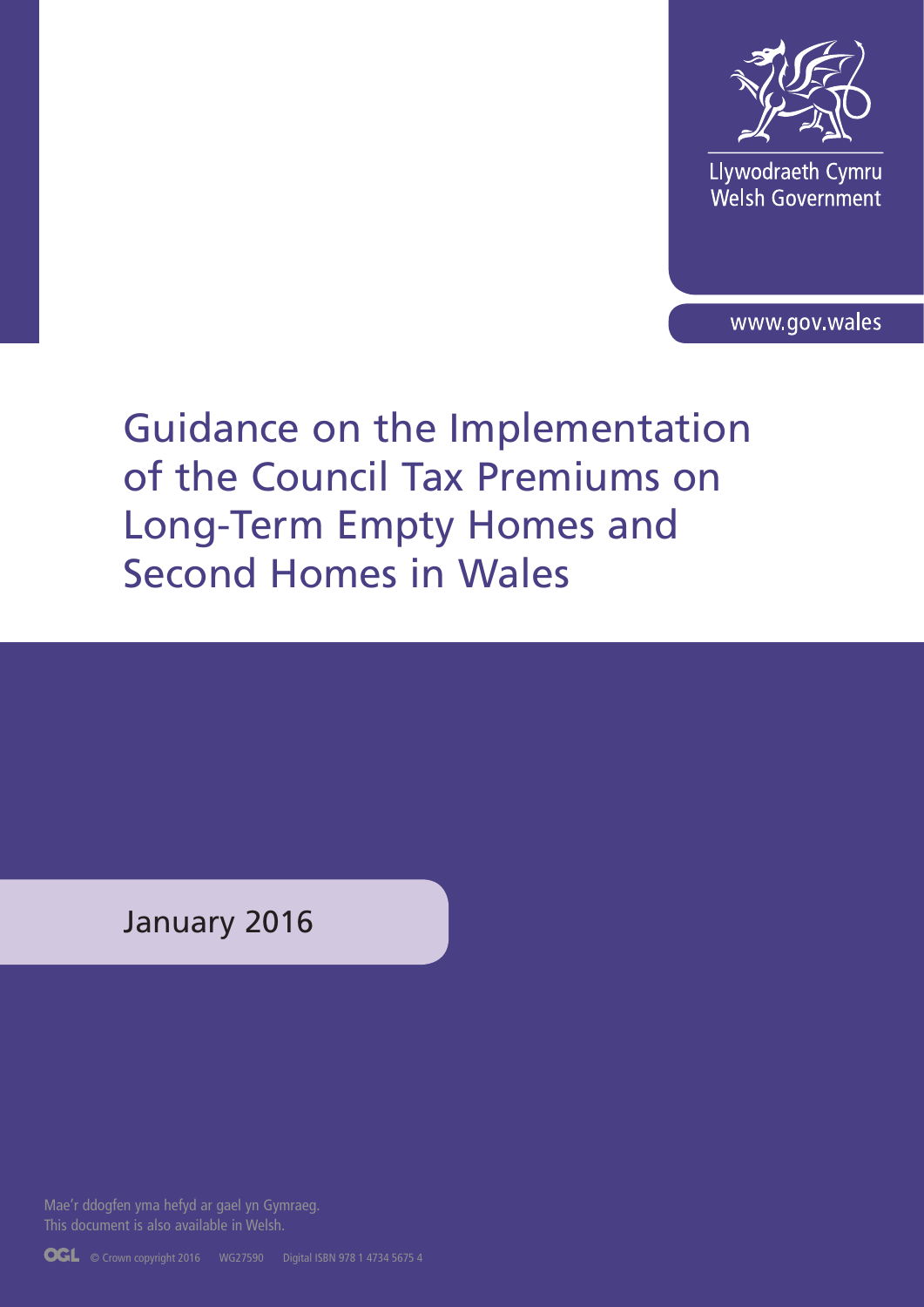# **Contents**

| Section 12A: Higher amount for long-term empty dwellings  4                                                                                   |  |
|-----------------------------------------------------------------------------------------------------------------------------------------------|--|
|                                                                                                                                               |  |
| Making a Determination to charge the Council Tax Premiums on Long-term                                                                        |  |
| Exceptions to the Council Tax Premiums on Long-Term Empty Homes and                                                                           |  |
|                                                                                                                                               |  |
|                                                                                                                                               |  |
| Class 3: Exception for Annexes forming part of, or being treated as part of,                                                                  |  |
| Class 4: Exception for Dwellings which would be someone's sole or main<br>residence if they were not residing in armed forces accommodation 8 |  |
| Class 5: Exception for Occupied caravan pitches and boat moorings 8                                                                           |  |
| Class 6: Exception for Seasonal homes where year-round occupation is                                                                          |  |
|                                                                                                                                               |  |
| Reducing Liability for the Council Tax Premiums on Long-Term Empty and                                                                        |  |
|                                                                                                                                               |  |
|                                                                                                                                               |  |
|                                                                                                                                               |  |
|                                                                                                                                               |  |
| Use of additional revenue generated from the Council Tax Premiums 11                                                                          |  |
|                                                                                                                                               |  |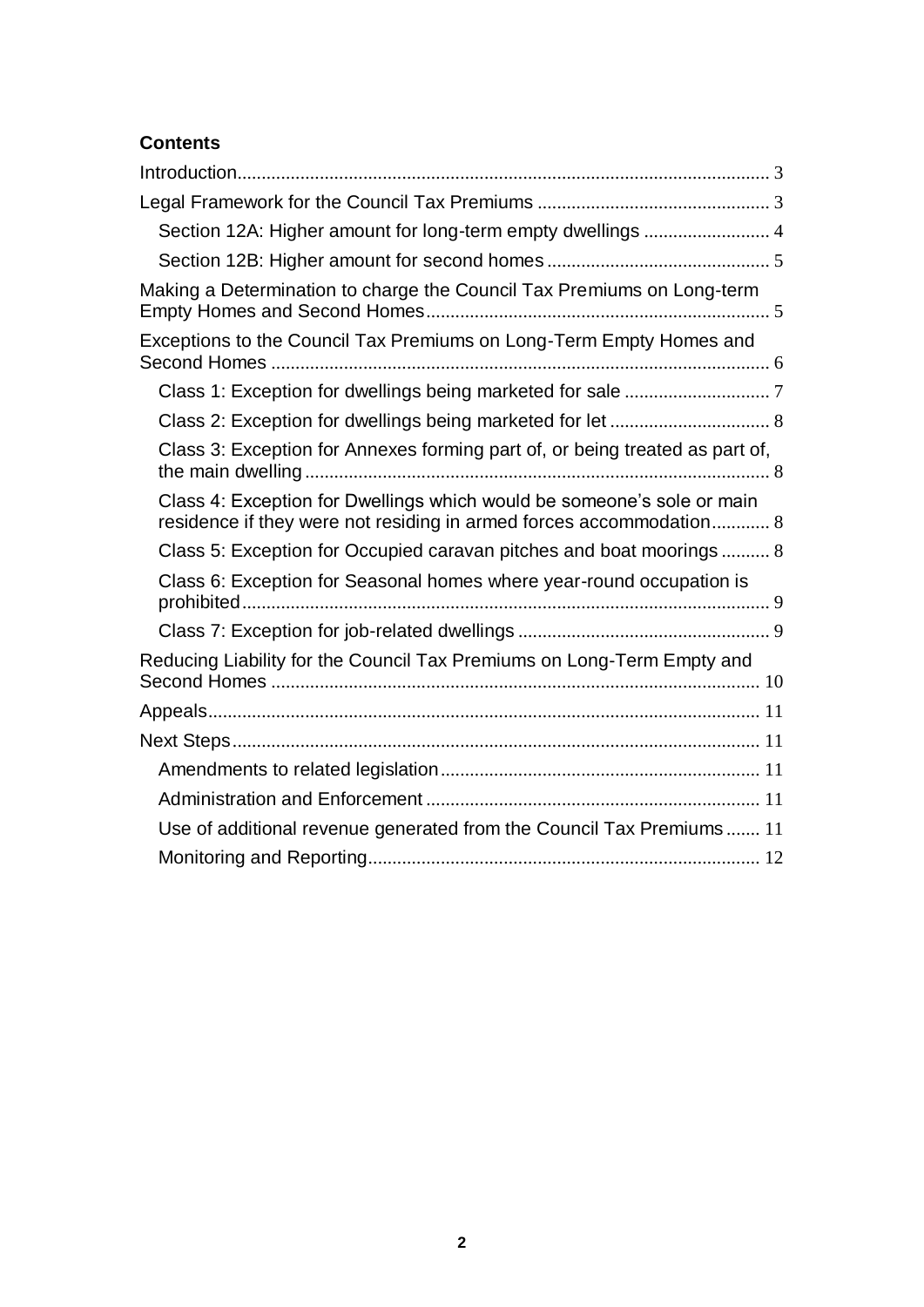# **Guidance on the Implementation of the Council Tax Premiums on Long-Term Empty Homes and Second Homes in Wales**

# <span id="page-2-0"></span>**Introduction**

- 1. From 1 April 2017, local authorities will be able to charge a premium of up to 100% of the standard rate of council tax on long-term empty homes and second homes in their areas. The legislative changes were made by the Housing (Wales) Act 2014 and the powers given to local authorities are discretionary. Whether to charge a premium on long-term empty homes or second homes (or both) is, therefore, a decision to be made by each local authority.
- 2. The purpose of this guidance is to assist local authorities in their decision whether or not to charge a premium in their area.
- 3. This guidance has been produced to ensure that there is a fair and consistent implementation of the premiums and their exceptions across Wales.
- 4. The guidance is statutory and is issued under powers in sections 12A (3) and 12B (4) of the Local Government Finance Act 1992 ("the 1992 Act") as inserted by the Housing (Wales) Act 2014 ("the 2014 Act"). It applies to all local authorities in Wales.
- 5. This guidance should not be treated as an interpretation of the legislation. The interpretation of legislation is in the first instance a matter for the local authority, with definitive interpretation the responsibility of the courts.

# <span id="page-2-1"></span>**Legal Framework for the Council Tax Premiums**

- 6. Paragraphs 7 14 set out the legal framework which is common to both the premium on long-term empty homes and the premium on second homes. Requirements which are specific to long-term empty homes are set out in paragraphs 15 - 17, and those which are specific to second homes are detailed in paragraphs 18 - 19.
- 7. The 2014 Act amends the 1992 Act by inserting new sections 12A and 12B to enable a billing authority (a county council or county borough council) in Wales to disapply any discount granted to long-term empty dwellings and dwellings occupied periodically and apply a higher amount of council tax (a premium).
- 8. Local authorities have discretion to decide on the amount of the premium up to a maximum of 100% of the standard rate of council tax that applies to the dwelling.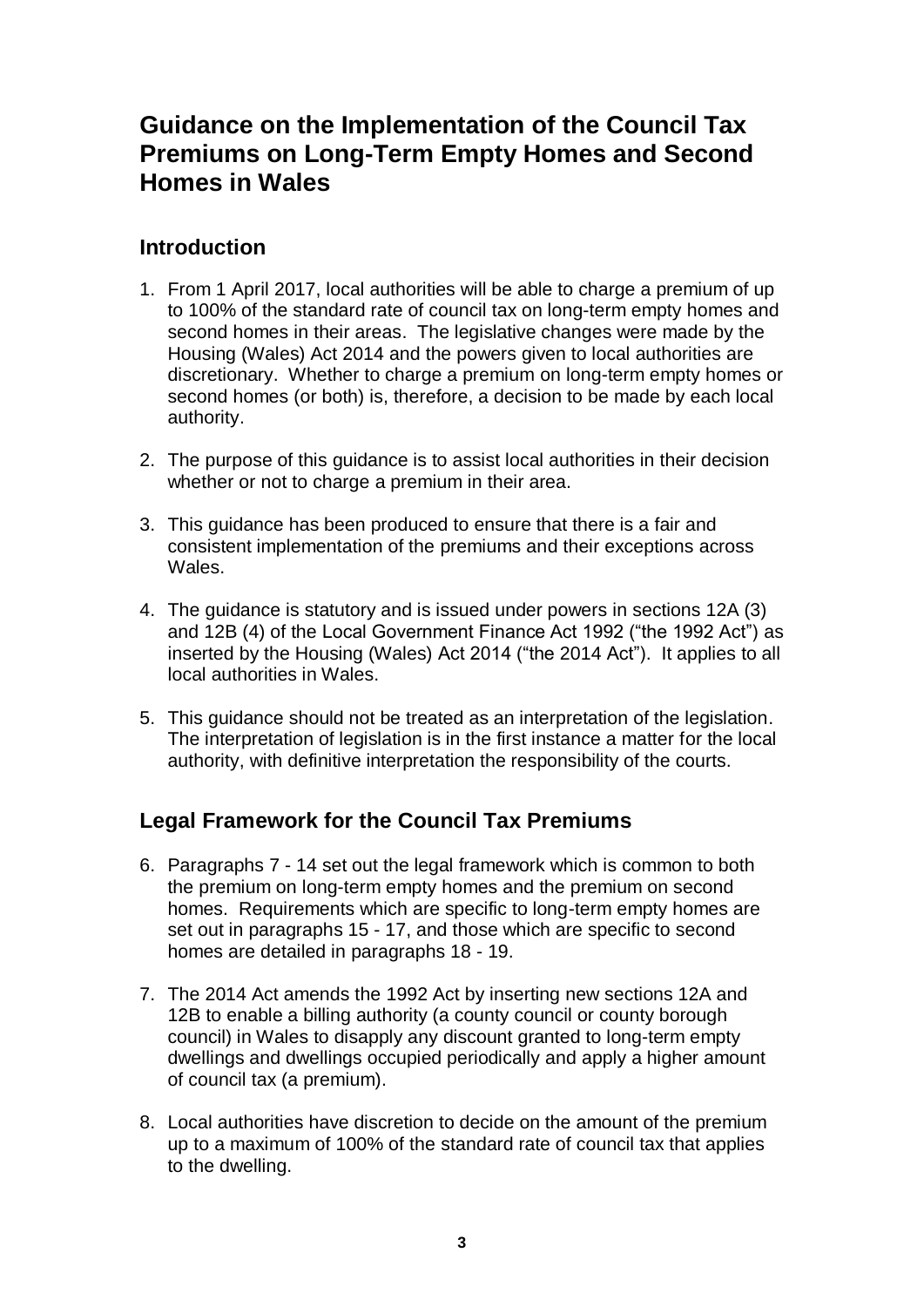- 9. Where a determination to charge a premium is made, a local authority must publish a notice of the determination in at least one newspaper circulating in its area within 21 days of the date of the determination.
- 10.A determination by a billing authority to charge a premium will also disapply any discount that is granted under section 11(2)(a) of the 1992 Act for dwellings in which there are no residents.
- 11.A billing authority can make, vary or revoke a determination made under sections 12A and 12B of the 1992 Act, but only before the beginning of the financial year to which the determination applies.
- 12.The Welsh Ministers also have powers under section 12A(4) and 12A(5), and 12B(5) and 12B(6) of the 1992 Act to prescribe through regulations certain classes of dwelling which may not be subject to a premium. The Council Tax (Exceptions to Higher Amounts Wales) Regulations 2015 have been made under these powers and the exceptions they prescribe are detailed later in this guidance.
- 13.The council tax system already provides a number of specific exemptions from council tax. The exempt groups are set out in the Council Tax (Exempt Dwellings) Order 1992. There are a number of exemptions in place for unoccupied dwellings, such as, for example:
	- where the resident is in long-term residential care or hospital,
	- where a dwelling is being structurally repaired (for up to one year),
	- where the resident has died (for up to six months after grant of probate or letters of administration).
- 14.A dwelling that is exempt from council tax is not liable for a premium. However, where a dwelling becomes no longer eligible for an exemption, but remains unoccupied, it will become liable for the premium. In the case of an empty home, it will be liable for a premium after it has been empty for a continuous period of one year.

## <span id="page-3-0"></span>**Section 12A: Higher amount for long-term empty dwellings**

- 15.A long-term empty dwelling is defined as a dwelling which is both unoccupied and substantially unfurnished for a continuous period of at least one year.
- 16.In determining whether a dwelling has been empty for one year, no account is to be taken of any period before 1 April 2016. In addition, the furnishing or occupation of a dwelling for one or more periods of six weeks or less during the year will not affect its status as a long-term empty dwelling. In other words, a person cannot alter a dwelling's status as a long-term empty dwelling by taking up residence or installing furniture for a short period.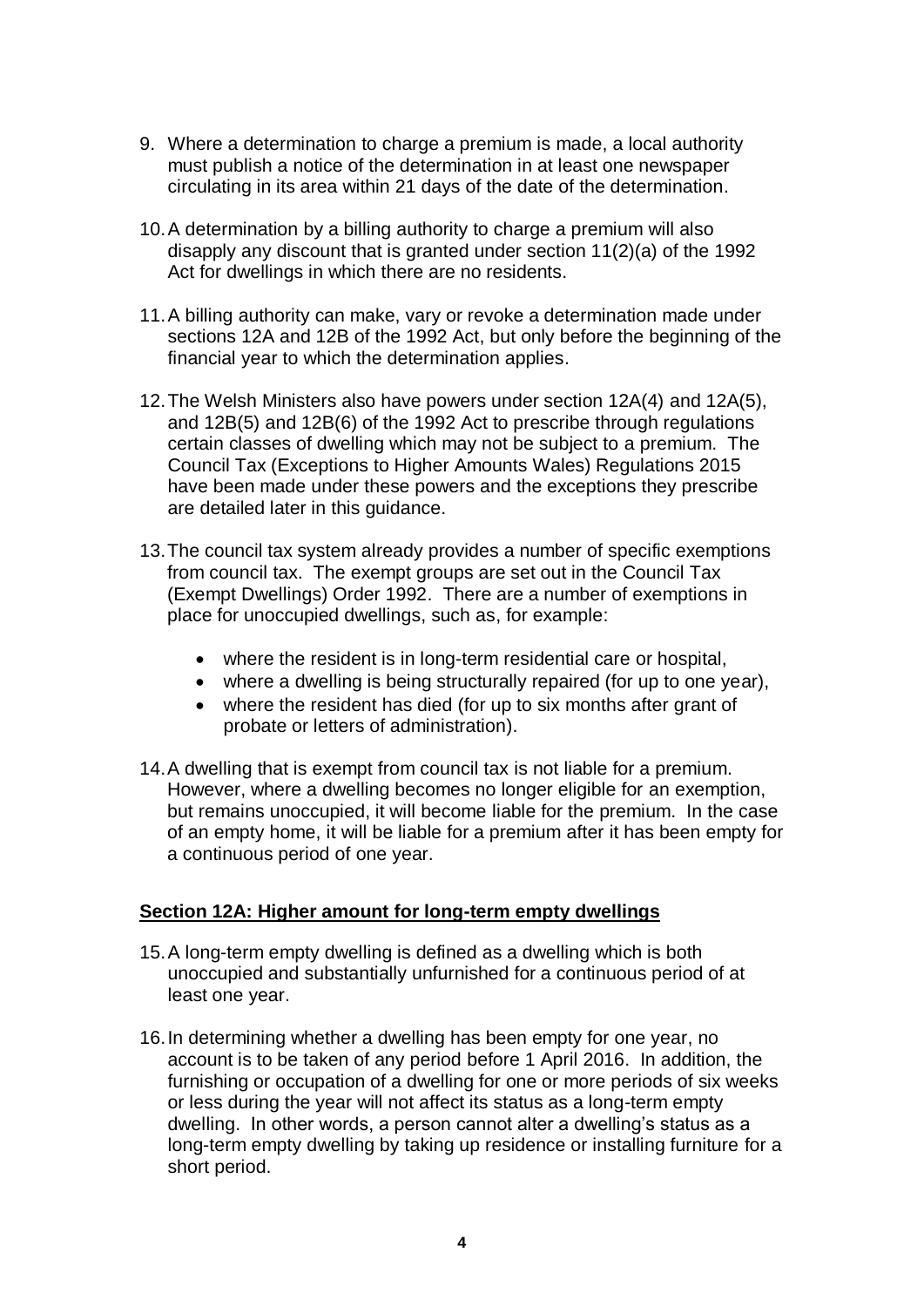17.Where a local authority makes a determination to charge a premium on long-term empty dwellings, it may specify different percentages (up to a maximum of 100 per cent) for different dwellings based on the length of time for which they have been empty. This will enable local authorities to take a stepped approach with incremental increases applying over time.

## <span id="page-4-0"></span>**Section 12B: Higher amount for second homes**

- 18.A second home is defined as a dwelling which is not a person's sole or main home and is substantially furnished. These dwellings are referred to in the 1992 Act as dwellings occupied periodically but they are commonly referred to as "second homes".
- 19.In order for a premium to apply to dwellings occupied periodically, a billing authority must make its first determination under section 12B at least one year before the beginning of the financial year to which the premium relates. This means that in order to charge a premium from 1 April 2017, a billing authority must make a determination before 1 April 2016. A determination to charge a premium in 2018 must be made before 1 April 2017 and so on.

# <span id="page-4-1"></span>**Making a Determination to charge the Council Tax Premiums on Long-term Empty Homes and Second Homes**

- 20.The discretion given to local authorities to charge a premium is intended to be a tool to help local authorities to:
	- bring long-term empty homes back into use to provide safe, secure and affordable homes; and
	- support local authorities in increasing the supply of affordable housing and enhancing the sustainability of local communities.
- 21.In considering whether or not to charge a premium, regard should be given to these aims. Authorities should take into account the particular housing need and circumstances in their area.
- 22.There are a range of factors which could help inform local authorities in deciding whether to charge a premium. Whilst some factors will be specific to either long-term empty homes or second homes, others will be common to both. A list of these factors is set out below to assist local authorities. It is not intended to be exhaustive.
	- Numbers and percentages of long-term empty homes or second homes in the area;
	- Distribution of long-term empty homes or second homes and other housing throughout the authority and an assessment of their impact on property values in particular areas;
	- Potential impact on local economies and the tourism industry;
	- Patterns of demand for, and availability of, affordable homes;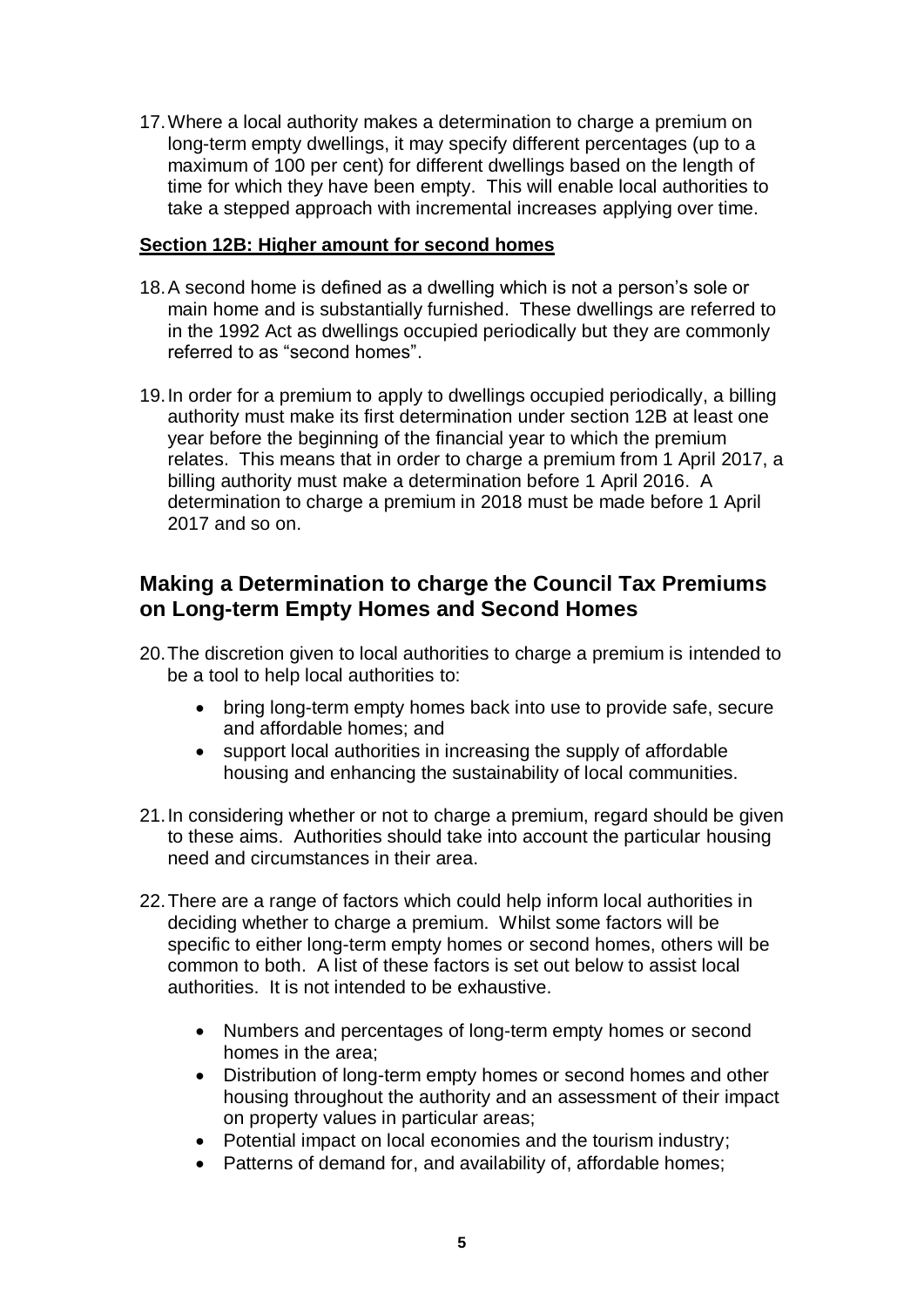- Potential impact on local public services;
- Potential impact on the local community;
- Other measures that are available to authorities to increase housing supply;
- Other measures that are available to authorities to help bring empty properties back into use.
- 23.The determination by a local authority to charge a premium under section 12A or 12B of the 1992 Act must be made by full Council. Prior to doing so, a local authority must give due consideration to its statutory duties to carry out equality impact assessments under the Equality Act 2010 and the Welsh Public Sector Equality Duties 2011 and to all other relevant considerations. A local authority should also give consideration to engagement and consultation with key stakeholders, including the local electorate, before taking a decision as to whether or not to charge one or both of the premiums.
- 24.Having made a determination to charge a premium, in addition to the requirement to publish a notice in a local newspaper within 21 days, a local authority should give consideration to how its decision is communicated more widely, particularly to those who might be affected. This may be through the publication of press notices, providing information on website pages or other avenues to raise awareness such as, for example, direct communication with council taxpayers who are likely to be liable for the premium. A local authority may also wish to give consideration to how they advise or inform those who may be affected but who normally reside outside the local area.

# <span id="page-5-0"></span>**Exceptions to the Council Tax Premiums on Long-Term Empty Homes and Second Homes**

- 25.Sections 12A and 12B of the 1992 Act provide Welsh Ministers with powers to make regulations to prescribe one or more classes of dwellings in relation to which a billing authority may not make a determination to apply a premium. The Council Tax (Exceptions to Higher Amounts) (Wales) Regulations 2015 are made under these powers – a premium may not be charged on a dwelling that falls within an exception. A local authority must have regard to these exceptions before deciding to implement a premium.
- 26.The regulations prescribe seven classes of exempt dwellings. Classes 1, 2, 3 and 4 apply to both long-term empty homes and second homes. Classes 5, 6, and 7 only apply to second homes. The classes of dwelling are outlined in the table below and are detailed further in paragraphs 28 - 46.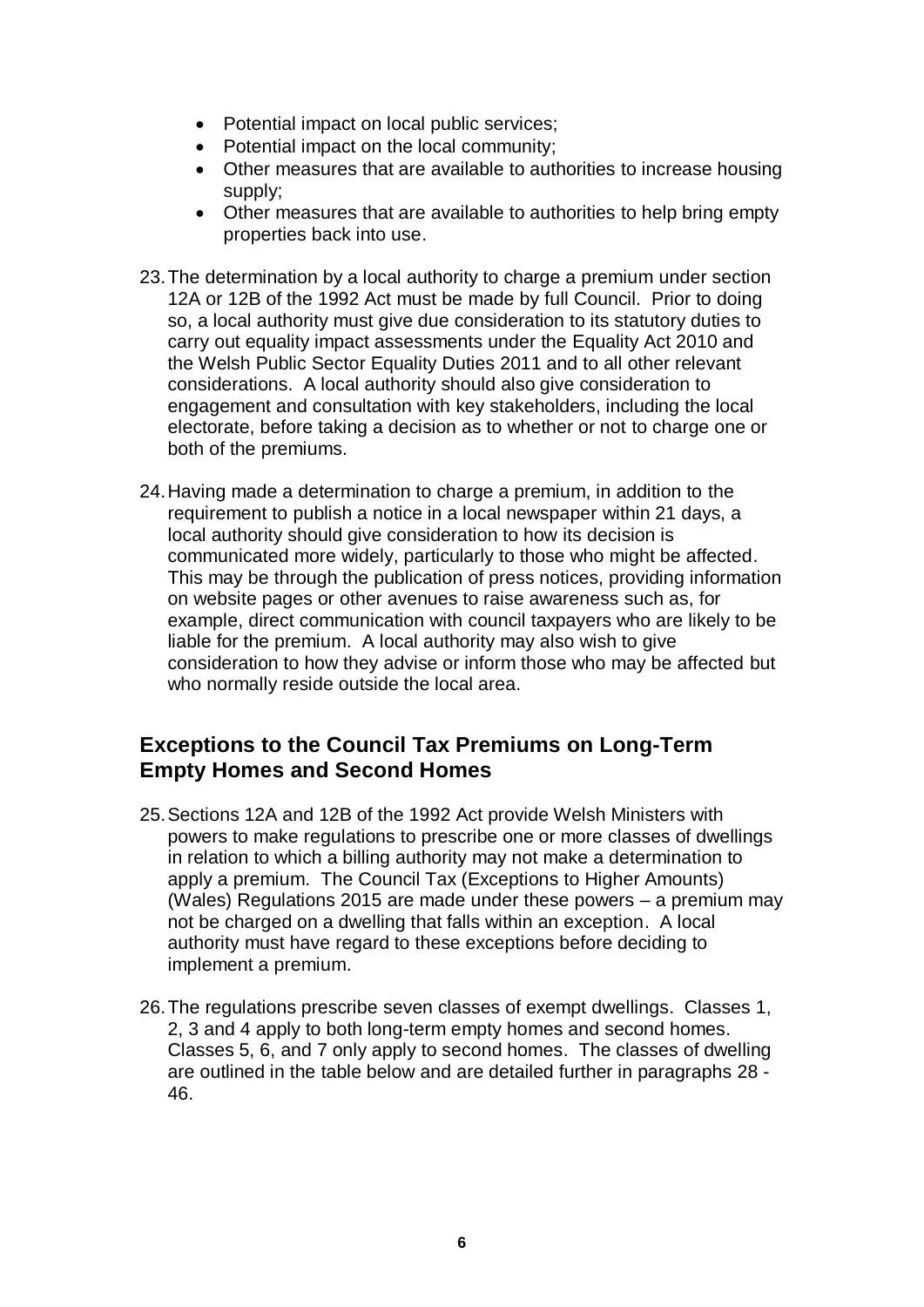| <b>Classes of Dwellings</b> | <b>Definition</b>                                                                                                             | <b>Application</b>                                  |
|-----------------------------|-------------------------------------------------------------------------------------------------------------------------------|-----------------------------------------------------|
| Class 1                     | Dwellings being marketed<br>for sale – time-limited for<br>one year                                                           |                                                     |
| Class 2                     | Dwellings being marketed<br>for let - time-limited for one<br>year                                                            | Long-Term Empty<br><b>Homes and Second</b><br>Homes |
| Class 3                     | Annexes forming part of, or<br>being treated as part of, the<br>main dwelling                                                 |                                                     |
| Class 4                     | Dwellings which would be<br>someone's sole or main<br>residence if they were not<br>residing in armed forces<br>accommodation |                                                     |
| Class 5                     | Occupied caravan pitches<br>and boat moorings                                                                                 |                                                     |
| Class <sub>6</sub>          | Seasonal homes where<br>year-round occupation is<br>prohibited                                                                | <b>Second Homes</b>                                 |
| Class 7                     | Job-related dwellings                                                                                                         |                                                     |

- 27.Each exception is described further in the next section. Additional guidance will be provided in relation to assist local authorities in the application of the exceptions for:
	- dwellings being marketed for sale;
	- dwellings being marketed for let; and
	- iob-related dwellings.

## <span id="page-6-0"></span>**Class 1: Exception for dwellings being marketed for sale**

- 28.This exception applies to both the premium on long-term empty homes and the premium on second homes. It excepts dwellings that are being marketed for sale. It also covers dwellings where an offer to buy the dwelling has been accepted but the sale has not yet been completed.
- 29.In order to qualify for this exception a dwelling must be on the market for sale at a reasonable price. In considering whether a price is reasonable, regard should be given to the sale price of comparable dwellings in the area. Additional guidance will be provided to assist local authorities in the application of this exception.
- 30.The exception period runs for up to one year from the granting of the exception. After an exception has ended, a dwelling being marketed for sale will not be eligible for a further exception period unless it has been sold.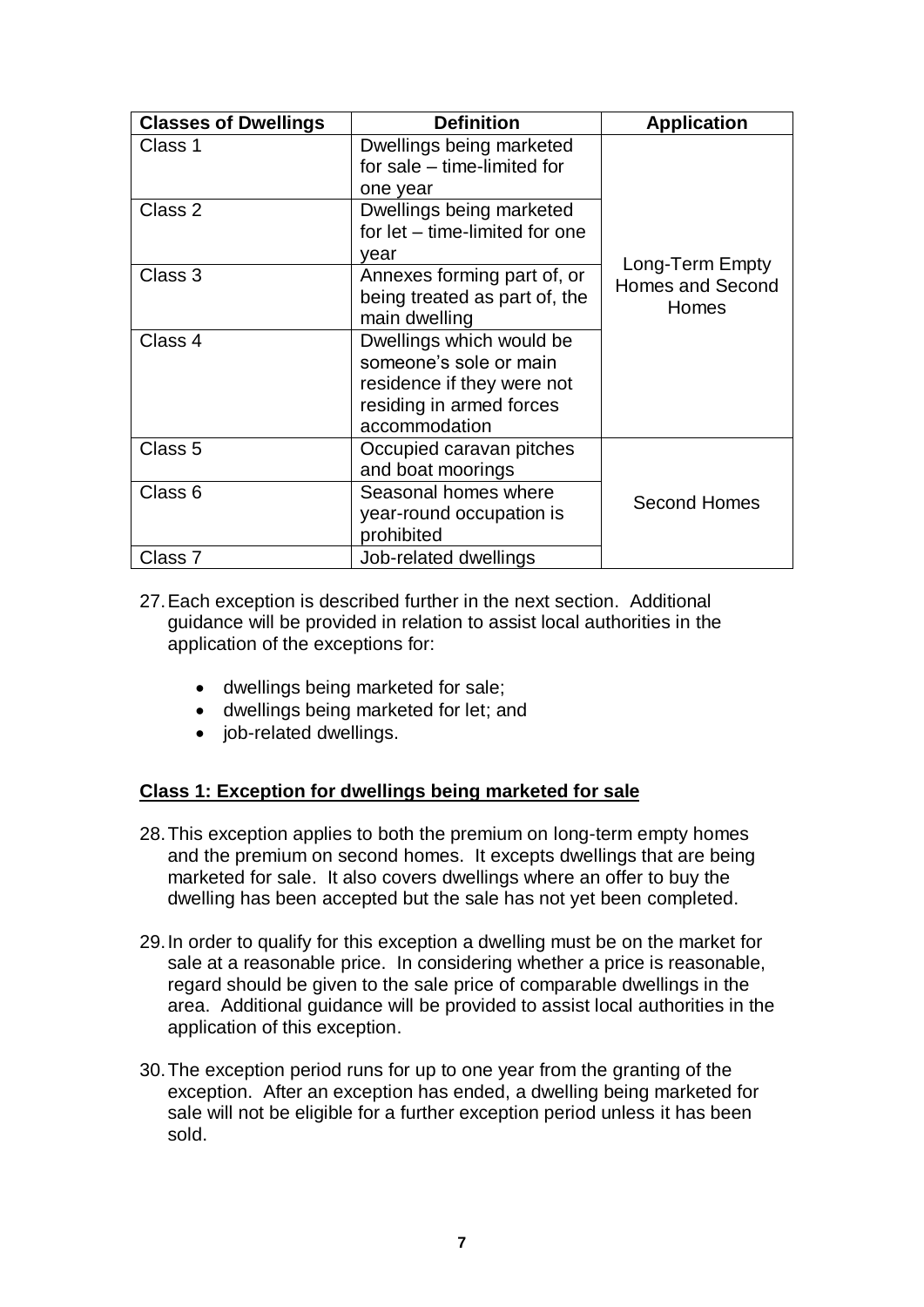## <span id="page-7-0"></span>**Class 2: Exception for dwellings being marketed for let**

- 31.This exception applies to both the premium on long-term empty homes and the premium on second homes. It excepts dwellings that are being marketed for let. It also covers dwellings where an offer to rent has been accepted but the tenant is not yet entitled to occupy the property because the tenancy has not yet started.
- 32.In order to be eligible for this exception, a dwelling must be on the market for let at a reasonable rent, that is, the rent the property would be expected to fetch having regard to the rent raised on comparable dwellings. Additional guidance will be provided to assist local authorities in the application of this exception
- 33.The exception period runs for up to one year from the granting of the exception. After the end of the exception period, a dwelling being marketed for let will not be eligible for a further exception period unless it has been subject to a tenancy that was granted for a term or six months or more.

#### <span id="page-7-1"></span>**Class 3: Exception for Annexes forming part of, or being treated as part of, the main dwelling**

- 34.This exception applies to both the long-term empty homes premium and to the second homes premium.
- 35.This exception applies where an owner has adapted their dwelling to provide an annexe and the annexe is now being used as part of the main dwelling.

#### <span id="page-7-2"></span>**Class 4: Exception for Dwellings which would be someone's sole or main residence if they were not residing in armed forces accommodation**

- 36.This exception applies to both the long-term empty homes premium and to the second homes premium.
- 37.This exception applies to dwellings that would be a person's sole or main residence but which is unoccupied because that person resides in armed forces accommodation.
- 38.This exception is also intended to cover armed forces personnel whose homes are unoccupied because they are living in armed forces accommodation overseas.

## <span id="page-7-3"></span>**Class 5: Exception for Occupied caravan pitches and boat moorings**

39.This exception applies to the second homes premium. It covers dwellings that consist of a pitch occupied by a caravan or a mooring occupied by a boat where the boat or caravan currently has no resident, but when next in use will be a person's sole or main residence.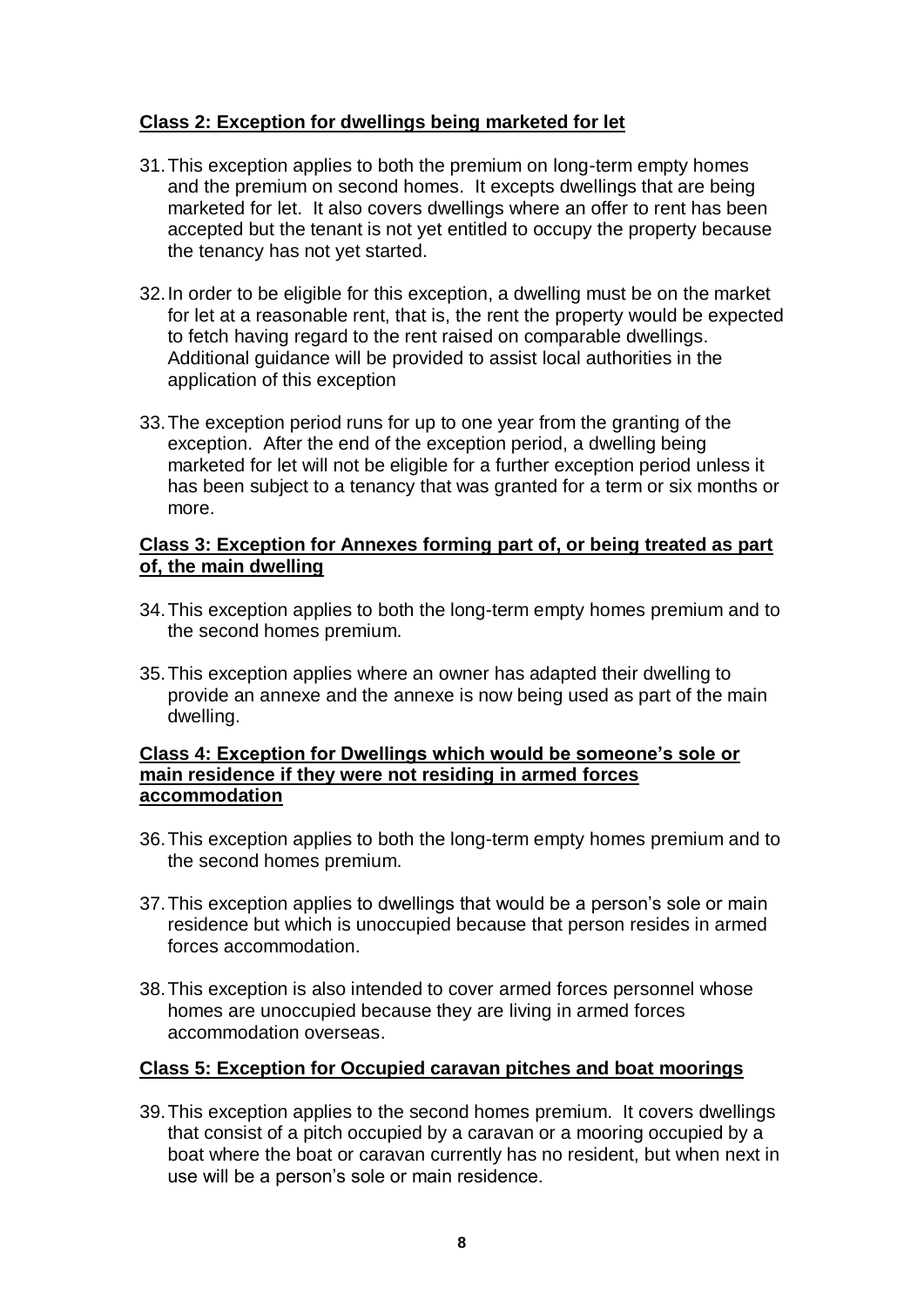## <span id="page-8-0"></span>**Class 6: Exception for Seasonal homes where year-round occupation is prohibited**

- 40.This exception applies to the second homes premium. It is applicable to dwellings that are subject to planning conditions that prevent occupancy for a continuous period of at least 28 days in any 12-month period.
- 41.This exception is intended to cover purpose-built holiday homes or chalets which are subject to planning conditions restricting year-round occupancy. The exception is based on the definition of the existing discretionary discount for seasonal homes (Class A) in The Council Tax (Prescribed Classes of Dwellings) (Wales) Regulations 1998<sup>1</sup>.

# <span id="page-8-1"></span>**Class 7: Exception for job-related dwellings**

- 42.This exception applies only in relation to the second homes premium and applies to dwellings occupied by a person who is:
	- a qualifying person in relation to the dwelling, but who is resident in another dwelling which is job-related (as defined in Schedule 1 to the Regulations); or
	- a qualifying person in relation to a job-related dwelling.

43.A qualifying person is defined as:

- a person who is liable for council tax in respect of a dwelling on a particular day, whether or not jointly with another person; and
- a person who would be liable for the council tax in respect of a dwelling on a particular day, whether or not jointly with another person if that dwelling did not fall within:
	- i. Class O of the Council Tax (Exempt Dwellings) Order 1992; or
	- ii. Class E of the Council Tax (Liability for Owners) Regulations 1992.
- 44.This exception applies where a person is required to reside in a job-related dwelling. It applies to a second home that is occupied periodically because a person is required to live in job-related accommodation elsewhere. It also applies where the job-related accommodation is a person's second home.
- 45.The definition of a job-related dwelling is given in the Schedule to the Regulations. Although this exception is similar to the job-related discount under the Council Tax (Prescribed Classes of Dwellings) (Wales) Regulations 1998, it differs because the discount only applies if the job-related dwelling is a person's sole or main residence.

<sup>&</sup>lt;u>.</u> <sup>1</sup> SI 1998 No 105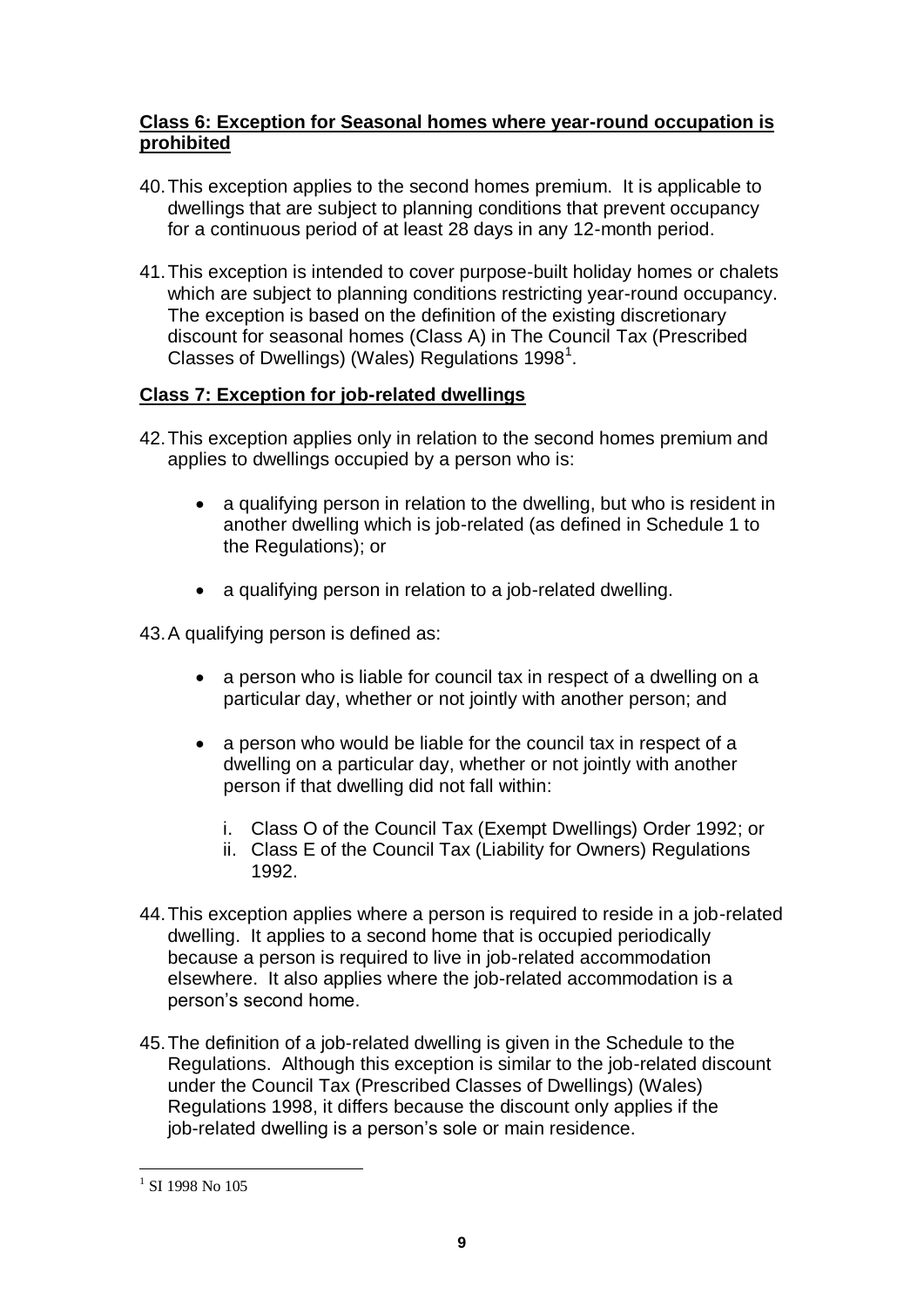46.Another difference from the job-related dwelling discount is that there is no requirement for the taxpayer to be liable for council tax in respect of two dwellings, meaning that a person who has either a main home abroad or a job-related dwelling abroad can also benefit from the exception. Additional guidance will be provided to assist local authorities in the application of this exception

# <span id="page-9-0"></span>**Reducing Liability for the Council Tax Premiums on Long-Term Empty and Second Homes**

- 47.Under section 13A of the 1992 Act, a billing authority has discretionary powers to reduce council tax liability to such extent as the billing authority thinks fit. The power can be exercised in particular cases or by determining a class or case. The power may be used to reduce council tax liability in circumstances where a local authority may otherwise charge a premium.
- 48.Some illustrative examples of where a local authority might consider using these powers include:
	- where there are reasons why the dwelling could not be lived in;
	- where there are reasons why a dwelling could not be sold or let;
	- where an offer has been accepted on a property but the sale has not yet been completed and the exception period has run out;
	- where charging a premium might cause hardship.
- 49.The above list is not exhaustive and billing authorities will want to consider all factors they think are relevant.
- 50.It is a matter for a local authority as to whether the discretionary 13A powers are used to reduce council tax liability in respect of a premium. In the interest of fairness and transparency, a local authority should have a clear policy on whether, and how, these powers will be used. The authority should, however, consider each case on its merits having taken into account the circumstances of the case.
- 51.It should be noted that deliberations around the use of the discretionary 13A powers are likely to be different when they are considered to reduce council tax liability resulting from a premium compared to reducing liability from the standard rate of council tax. This is because dwellings liable to a premium are already liable for the standard rate of council tax.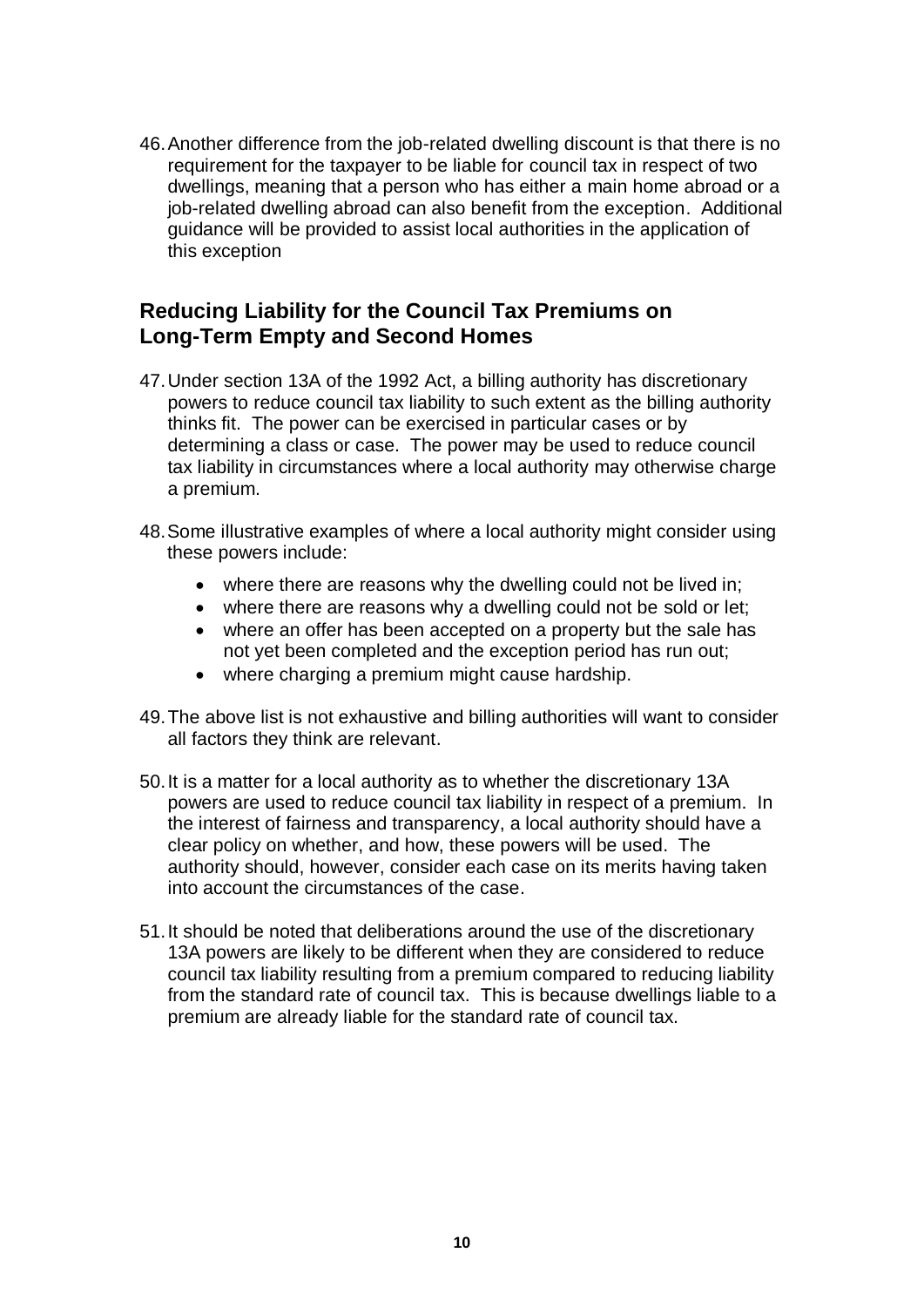# <span id="page-10-0"></span>**Appeals**

- 52.If a person is aggrieved by a calculation by the local authority of the amount of their council tax liability including their liability to pay a premium, they must, in the first instance, make an appeal to their local authority.
- 53.If they are aggrieved by the decision taken by their local authority or if the local authority does not provide a decision within the required timescales, they can appeal to the Valuation Tribunal for Wales but only after they have exhausted the local authority's appeals process.
- 54.Further information on the appeals process can be found on the Valuation Tribunal for Wales' website via the link below:

[http://www.valuation-tribunals-wales.org.uk/home.html.](http://www.valuation-tribunals-wales.org.uk/home.html)

# <span id="page-10-1"></span>**Next Steps**

## <span id="page-10-2"></span>**Amendments to related legislation**

55.In order to ensure that local authorities are able to administer and enforce the premiums the Welsh Government will amend relevant legislation to reflect the introduction of the premiums for example, changes to the calculation of the tax-base and to the appeals process.

## <span id="page-10-3"></span>**Administration and Enforcement**

- 56.In order to assist local authorities with the administration and enforcement of the premiums, in particular the application of the exceptions, additional guidance will be provided.
- 57.In response to concerns raised by some authorities about administrative difficulties and potential avenues for abuse, this guidance will also provide additional information to assist local authorities in applying the exceptions for:
	- dwellings being marketed for sale;
	- dwellings being marketed for let; and
	- job-related dwellings.

## <span id="page-10-4"></span>**Use of additional revenue generated from the Council Tax Premiums**

58.A local authority will be able to retain any additional funds generated by implementing the premiums and amendments to the calculation of the tax base will be made to facilitate this. However, authorities are encouraged to use any additional revenue generated to help meet local housing needs, in line with the policy intentions of the premiums.